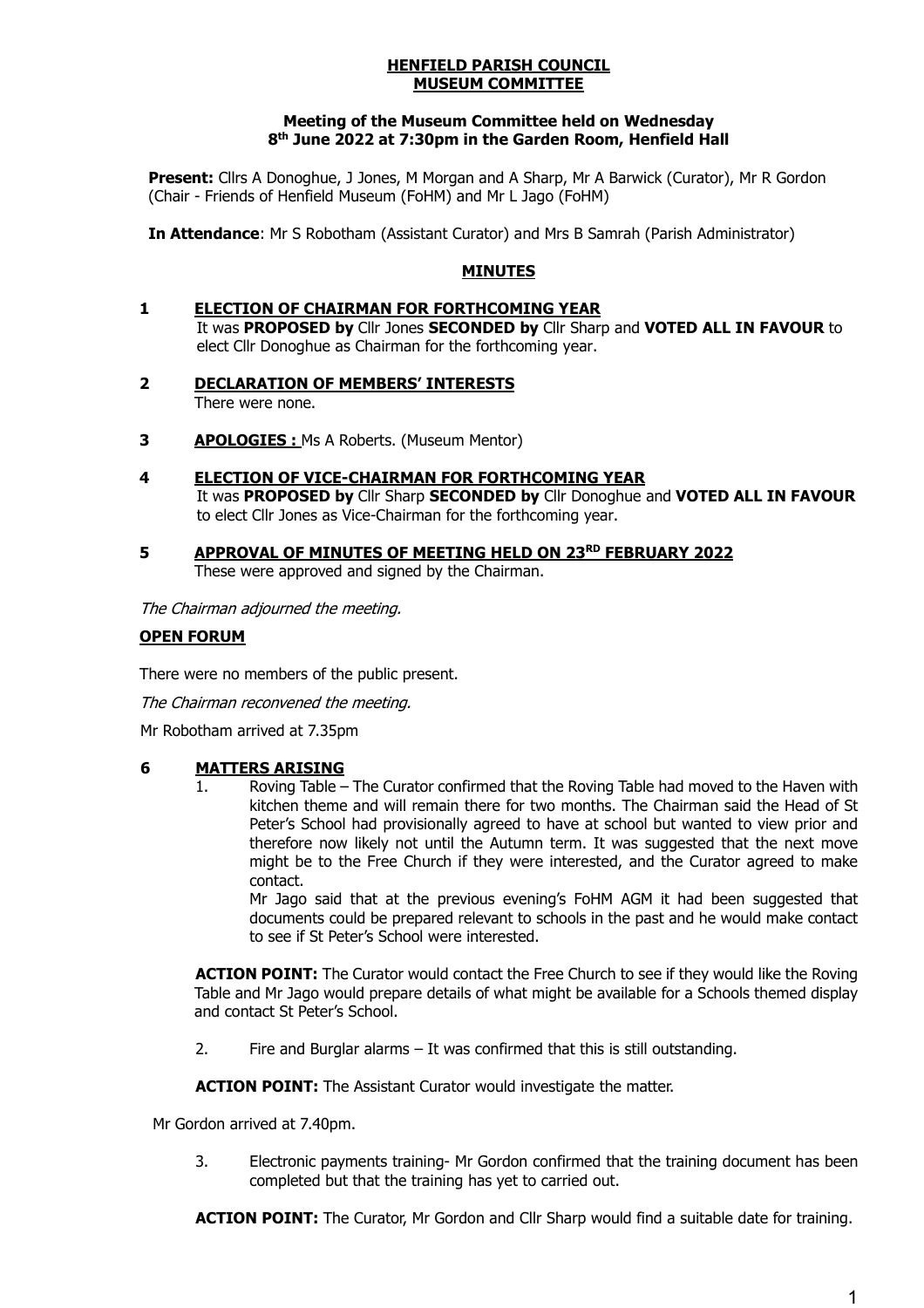- 4. Queen's Jubilee photos The Chairman confirmed that BN5 had taken on the role of collecting the photos and would make them available to Museum, it was agreed that the Assistant Curator would select what would be retained.
- 5. Mystery Trails It was confirmed that these were now live and can be accessed online, there are posters in some shop windows.

**ACTION POINT:** Mr Gordon agreed to link the Mystery trails to the website.

### **7 CHAIRMAN'S ANNOUNCEMENTS AND CORRESPONDENCE**

1. Henfield Parish Council Business Plan (available on the HPC website) - The Chairman confirmed that the Parish Council now has a Business Plan which includes a point about making the Museum accessible to as many as possible.

### **8 MUSEUM REPRESENTATION ON NEW HENFIELD HALL COMMITTEE**

The Chairman confirmed that the Henfield Hall had made contact requesting representation from those who fulfilled their frequent user criteria to nominate representatives; the Chairman would represent the Museum. The Chairman, Cllrs Jones and Sharp and the Curator had attended a recent Hall meeting and the Henfield Hall AGM will be next Spring (within 15 months of incorporation as a CIO in February 2022). Until that time the existing trustees will remain in place and be joined by three newly elected trustees from groups; Cllr Jones representing Museum. Henfield Parish Council Vice Chairman would also be a trustee. At the meeting it was confirmed that Ann Hubner would take over as the new Chair, and they are looking for a new Treasurer. The next Hall Trustees' meeting was 28<sup>th</sup> June 2022 and Cllr Jones agreed to ask why those living in Small Dole people can't apply.

**ACTION POINT:** Cllr Jones agreed to ask at the next Henfield Hall Trustees meeting about the representation geographic area as it relates to Small Dole.

### **9 CURATOR'S AND ASSISTANT CURATOR'S AGREEMENT**

The Chairman confirmed that both had now been completed and signed by Curator and Asst. Curator.

**ACTION POINT:** Clerk to sign and copies returned to both Curator and Assistant Curator.

### **10 DIGITISATION PROJECT UPDATE AND NEXT STEPS**

The Chairman confirmed that approx. 3,000 photos had been scanned by Max Communications and originals returned to the Museum as well as a solid-state drive of the digitised copies. This work was paid for HPC Museum reserves, FoHM plus a donation from the Arts Society. As had been discussed last year, the next Stage is to make purchasing available online with the help of Max Communications. Example previously shared: [https://boroughphotos.org.](https://boroughphotos.org/) It was agreed that the Chairman, Curator and Mr Gordon would liaise with Max Communications to look at Stage 2 and also to consider what the next project would be if funding could be achieved. The Chairman had previously circulated information regarding Lottery Heritage Funding available for a new project.

**ACTION POINT:** The Chairman, Curator and Mr Gordon would set up a meeting with Max Communications to talk next steps and propose next project.

#### **11 MUSEUM FORWARD PLAN**

Mr Jago confirmed that he would update the document as discussed in February meeting and actions taken since and this would then be an item for discussion at August meeting.

**ACTION POINT:** Mr Jago to update forward plan and Parish Administrator to add to August Agenda and pre-circulate.

### **12 SUMMER UNIVERSITY VOLUNTEER**

It was confirmed that a student from Newcastle University will be joining the Museum for two weeks at the end of August and including two days at Horsham Museum. The Projects could include Costume, Video Content, Research and writing an article, Contactless payment training and engaging with school. Mr Gordon confirmed that a report would need to be prepared and sent to her university after placement. The Chairman asked that with agreement of student, her placement is posted via social media posts, (potentially including BN5) so that it highlights youth involvement in Museum activity.